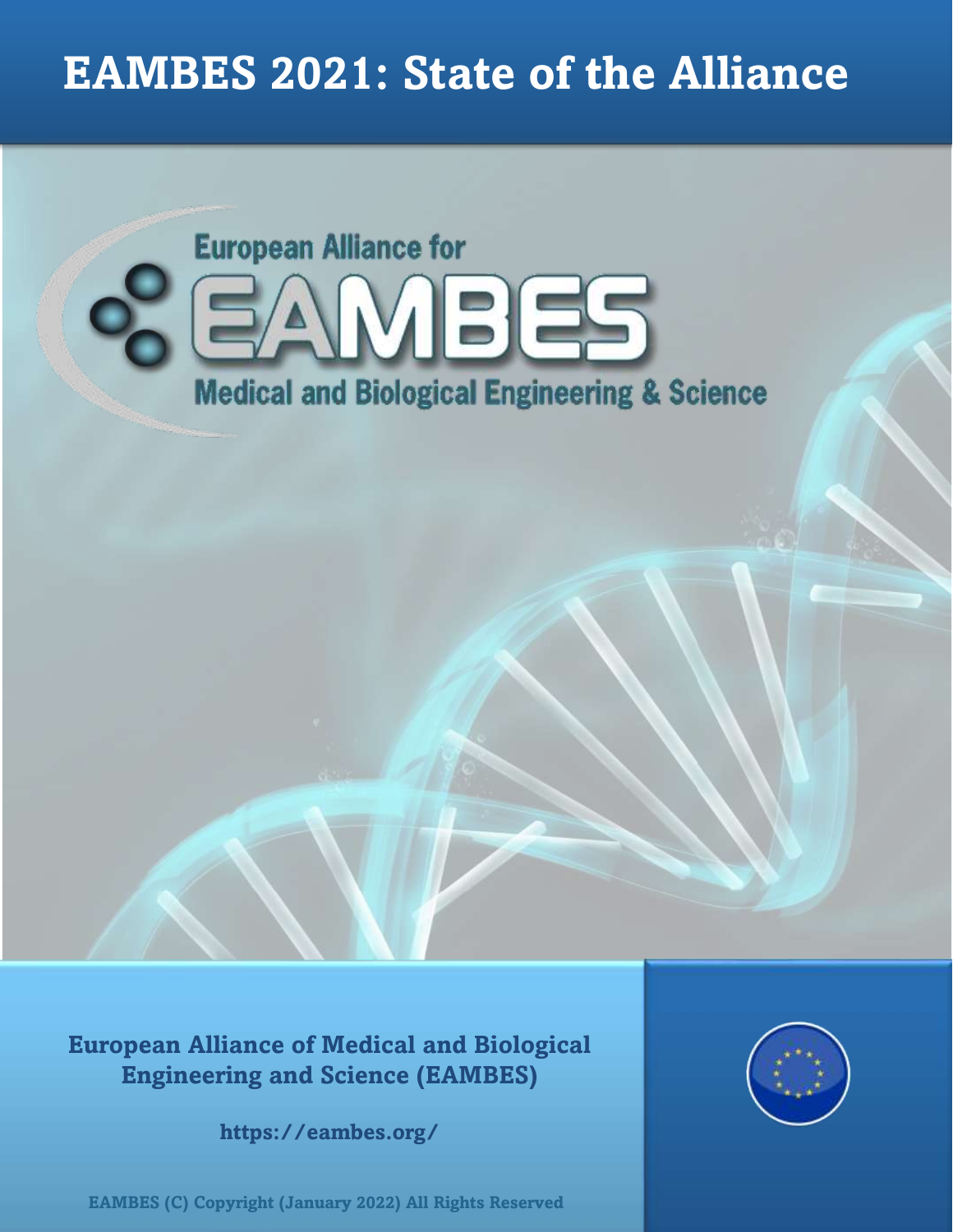# **EAMBES 2021: State of the Alliance**

#### **Dear Members of EAMBES, and all European Biomedical Engineers and Scientists,**

2021 has been another challenging year due to the persistence of the COVID-19 pandemic. For the first time after decades, Europe found itself in a scenario of limited resources, facing scarcity of essential healthcare technologies, including medical devices, personal protective equipment, and, most important, limited knowledge and experience to face such an overwhelming circumstance. Moreover, we experienced restrictions for our mobility, which were unprecedented for our generation. Yet, many members of our community gave selflessly their time to face these difficult times.

Also in 2021, our biomedical engineering community was proactively involved in the fight of this SARS-COV-2, with the result that now we have substantial knowledge and cost-effective tools to protect European, and hopefully global citizens soon, from the severe impact of the COVID-19. With their research, many of our biomedical engineering scientists (e.g., bioengineers) have been giving substantial contributions for creating these knowledge and tools. For the second year, biomedical engineering practitioners working for the National Health Services (e.g., clinical engineers) have been called to support the reorganization of hospitals and national healthcare systems, for making our healthcare services more resilient and effective, responding to COVID-19 needs for equipment and locations. This made us particularly proud, because this confirmed once again that clinical engineers are essential for making our hospitals and territorial health services more safe, effective, and resilient. Again, most of our conferences and events have been postponed, such as the IUPESM World Congress 2021, which is now scheduled for June 2022. Similarly, EAMBES General Assembly, Council and Officers' meeting have all been organized in teleconference. As many other scientific societies, EAMBES has also experienced major delays in its activities, resulting also in this shorter bulletin. However, also in those difficult times, EAMBES has been starting new and positive initiatives.

- EAMBES first Horizon European, PandeVITA project [\(https://www.pandevita.eu/\)](https://www.pandevita.eu/) has started in March 2021.
- EAMBES Public Affairs Working Group (PAWG) was revamped, and has established new relations with the European Parliament. Our first meeting with European Parliament Members was scheduled for January 2022, aiming at restoring the European Parliament Interest Group on Biomedical Engineering (EPIG BME) for supporting EU Institutions and policy-makers.
- EAMEBS increased its activities for lower-income countries, organizing a summer school on [Biomedical Engineering for Sustainable Development](https://www.grupponazionalebioingegneria.it/gnbevent/xli-annual-school-2022-biomedical-engineering-for-sustainable-development/) to be head in Italy (Brixen, 12-15 of September 2022) and a special issue titled *[Biomedical and Clinical Engineering in Resource](https://www.journals.elsevier.com/biomedical-signal-processing-and-control/call-for-papers/call-for-papers-biomedical-and-clinical-engineering-in-resource-limited-settings)*[limited Settings](https://www.journals.elsevier.com/biomedical-signal-processing-and-control/call-for-papers/call-for-papers-biomedical-and-clinical-engineering-in-resource-limited-settings) in collaboration with the EiC of the EAMBES journal BSPC and EAMBES Fellow, Prof Panayiotis Kyriacou.
- EAMEBS members have been proactively involved in supporting their Governments and the World Health Organization (WHO) for fighting this pandemic as detailed below.

Overall, EAMBES financial income in 2021 was 5 times higher than its average income in the past 10 years. This resulted also in the possibility to create an EAMBES Secretariat team, which we hope will be a crucial enabler for supporting an increase of EAMBES activities in 2022, and beyond. Details on the above activities are reported below.

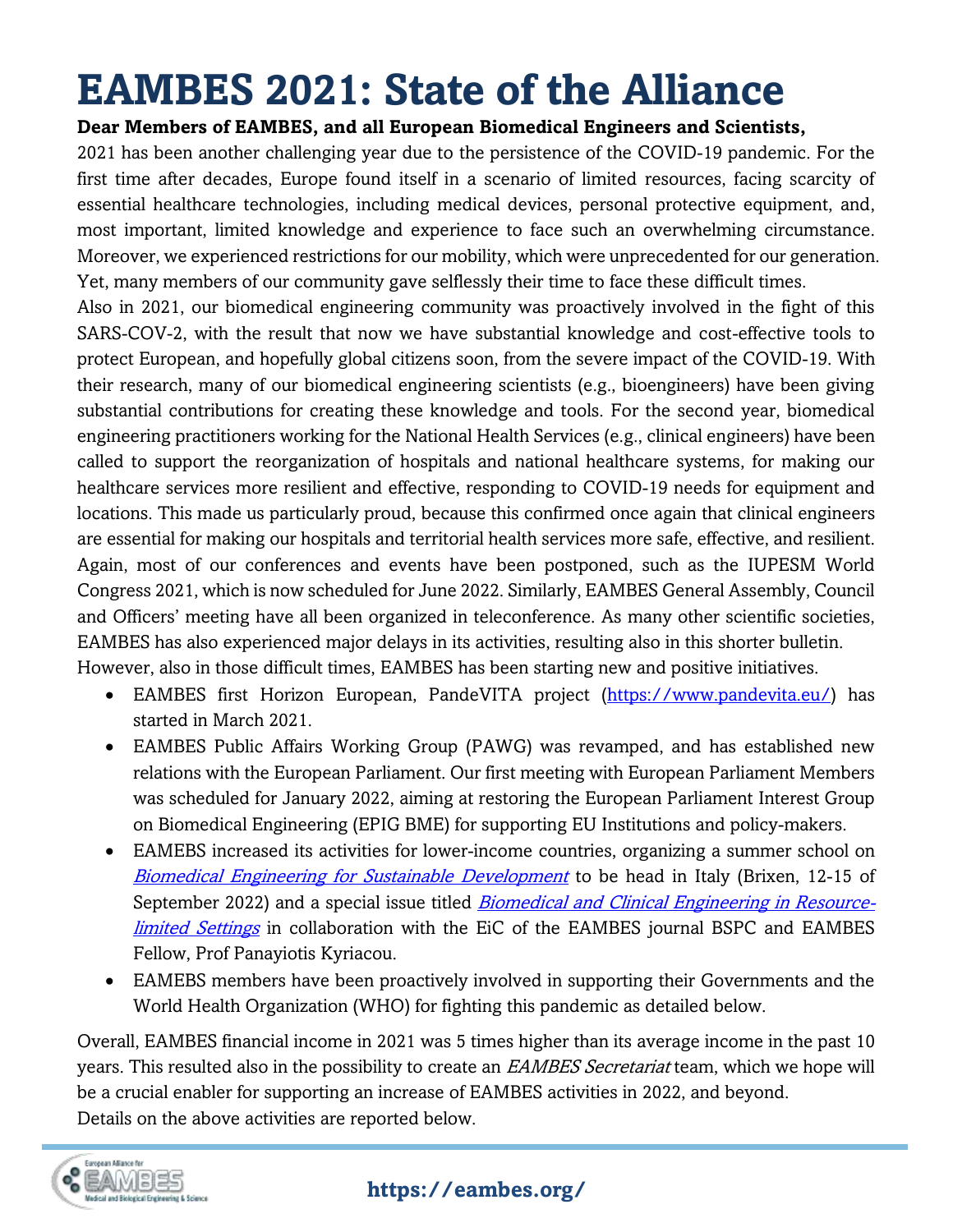# **European Alliance for Medical and Biological Engineering & Science**

#### **A non-profit scientific society to promote Biomedical Engineering (BME) and Medical and Biological Engineering and Sciences (MBES) in Europe.**

EAMBES members are Professional and Scientific Societies, Hospitals, Universities or research institutions across Europe. Today EAMBES represents 29 national & transnational societies and 37 academic and research institutions (4 new members in 2021), and through them more than 10000 biomedical engineers, clinical engineers and scientists working in hospitals, manufacturing, research and higher education. EAMBES is also affiliated to the International Federation of Medical and Biological Engineering (IFMBE), which is member of the International Union for Physical and Engineering Sciences in Medicine (IUPESM). European BME societies represent half of IFMBE members, and therefore the half of global BME and MBES community. This is a great honour, but also a great responsibility. In fact, we feel that we can do more to support global health and wellbeing, beyond our scholarly contributions. IFMBE is an NGO in official relations with the UN WHO, while the IUPESM is a member of the International Council of Science (ICS), which is the UN UNESCO umbrella organization fostering sciences. Many EAMBES members have been serving the UN, as independent experts, consultants, or via IFMBE Divisions and working groups<sup>1</sup>. In March 2021, a new EAMBES Council was elected. With

- Prof Leandro Pecchia stepping in as EAMBES President (president @eambes.org),
- Prof **Timo Jämsä** moving to the position of Past President [\(past.president@eambes.org\)](mailto:past.president@eambes.org), and
- Dr **Almir Badnievic** continuing his role as EAMBES Treasurer [\(treasurer@eambes.org\)](mailto:treasurer@eambes.org)

we welcome

- Prof **Eleni Kaldoudi**, new EAMBES President Elect (president elect@eambes.org), and
- Dr Giuseppe Fico, new EAMBES Secretary General (secretary general@eambes.org).

As first act, the new Officers renewed EAMBES Vision, Mission and activity plan for their mandate (i.e., 2021-2023), which was approved in the first EAMBES Council meeting in March 2021.



















Almir Badnjevic **TREASURER** 

<sup>1</sup> For further details on BME and UN collaboration, read: <https://www.sciencedirect.com/science/article/pii/S135045331930164X>

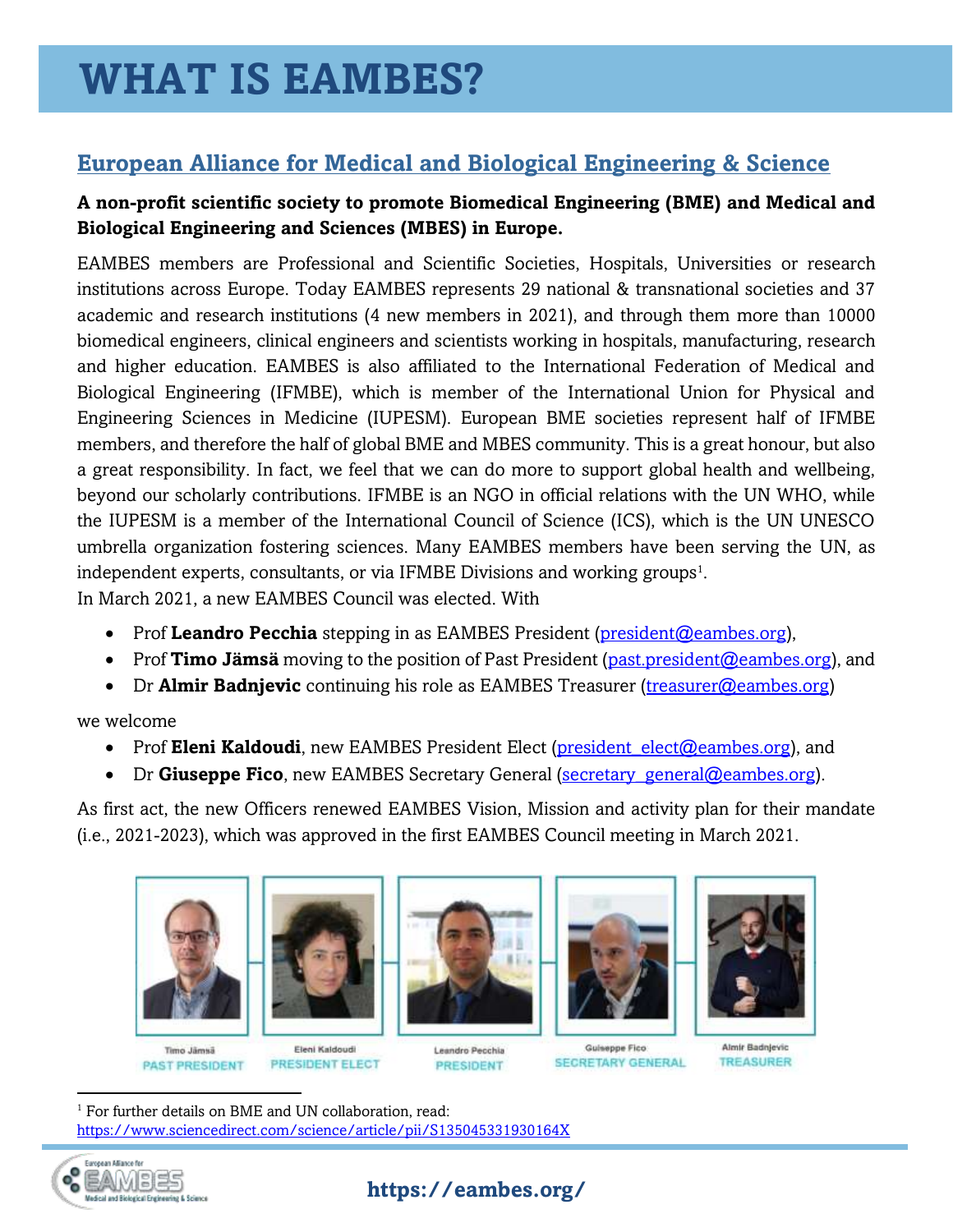

# **EAMBES VISION**

Medical and biological engineering and science are major enablers of modern medicine, which made its main advancements in the past decades mainly because of the BME outputs.

Our community has direct impact on quality of life, safety and costeffectiveness of healthcare services, with our effort in research, innovation, assessment, procurement and management of biomedical engineering main products, which are biotechnologies and medical technologies (MedTech) such as medical devices, personal protective equipment and digital health.

**EAMBES key enabling values** are based our community know-how, inter- and multi-disciplinarity:

- *Know-how*: our members have deep knowledge of science and engineering, and we know how to apply engineering methods and tools to solve biology and medicine problems, in order to make healthcare services and systems more safe, effective, cost-effective, resilient and universally accessible.
- Inter-disciplinary: our community members are trained and work on a daily base with other STEM (science, technology, engineering and mathematics) scholars and practitioners, as well as biology and medicine scientists and healthcare professionals
- *Multi-disciplinary*: our members, our former students, work proactively in academia, research institutions, hospitals, HTA agencies, NGOs, regulatory bodies, manufacturers and UN agencies. This gives to our community a peculiar prospective of MedTech, biotechnologies and other Healthcare Technologies, spanning from research and innovation, towards their assessment, regulation, purchasing, management and disposal.

#### **EAMBES focus activity areas** in 2021-23 will include:



- Supporting EU BMES ecosystem: we will do our best to support proactively BME (e.g., bioengineers, clinical engineers) and BMES community in EU and globally.
- Growing the next generation of EU BME leaders: EAMBES will work proactively to foster a community of early career BMEs and MBES, creating new multi-discipline fora and dedicated mentoring schemes for empowering promising proactive leaders, with particular attention to foster equality and to overcome any current element of discrimination.

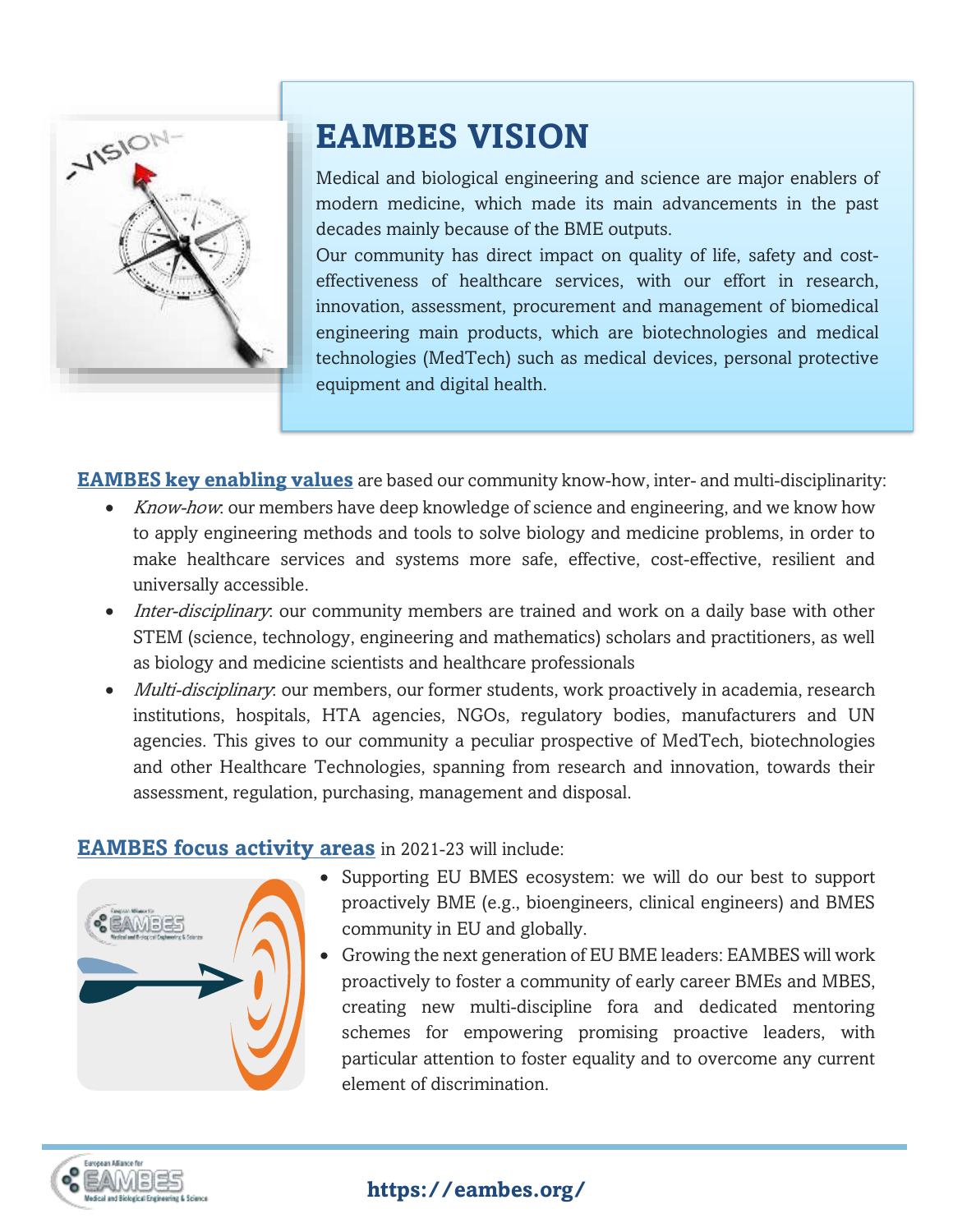- Outreach: we acknowledge that BME and MBES community is not yet proficient in promoting our activities and outstanding impact. We commit EAMEBS to do more and find new channels, to promote the great work done by our members, both within our community and outside our ecosystem.
- Understanding EAMBES: our world is vertiginously dynamic. While some clusters of our community are still interrogating themselves to define biomedical engineering, and remark differences among bioengineering and clinical engineering, the world evolves at an unprecedented rate and our early career members are called to solve more fluid and complex challenges. For the remaining years of this presidency, EAMBES will do an extra effort to listen to all its components and try to put the bases for the most inclusive and harmonious spirit of collaboration and inclusion, firmly convinced that together we can do more and better, in the best interest of citizens and patients. EAMBES is house for all different souls of our community.

#### **EAMBES Reorganization**

In 2021, EAMBES underwent a deep process of reorganization, fostered by the 5-fold increased financial income. This allowed us to create an EAMBES Secretariat, which will support EAMBES activities in 2022 and beyond. We have renewed the collaboration with EAMBES Financial Manager, Mrs Eva Costa [\(manager@eambes.org\)](mailto:manager@eambes.org), which you all know, as she has been the main contact person for members and fellows in the past 5 years and will probably be the one sending you this letter. We are deeply grateful to Eve for her continuous support and guidance in this area. We welcome Dr Kallirroi Stavrianou as EAMBES Technical Manager (technical admin@eambes.org). Kallirroi will support members, fellows, councillors and officers in their executive actions, and will be responsible for the website content management. Finally, we have signed a contract with MEDEA ltd  $(projects@eambes.org)$ . MEDEA is a SME with long experience in European Project management and is guiding EAMBES in managing its first grant, PandeVita (e.g., setting contracts, keeping documents, supporting the budget management, offering project management experience). MEDEA went beyond this initial mandate, and is supporting members, fellows, councillors and officers in scouting future opportunities in the area of Horizon Europe.

#### **EAMBES Fellows**

EAMBES Fellows have selected the Class of 2021 of new Fellows: 9 new Fellows received 2/3 of the votes to be eligible for nomination. Now, EAMBES Fellows include 99 prominent individuals who have distinguished themselves by identifiable contributions or accomplishments in Medical and Biological Engineering and Science.

The Fellows Seminar introducing the 2021 class of new fellows and having inauguration presentations of new fellows, was organized on June 7, 2021 as an online event. The Fellows committee for 2021- 2022 consists of Francoise Peyrin (Chair), Jari Hyttinen (Past-Chair), Karin Wårdell (Past-Past Chair), Constantinos S. Pattichis (deputy-chair), and Olof Lindahl.

More information on EAMBES Fellows webpages:<http://eambes.org/Fellows>

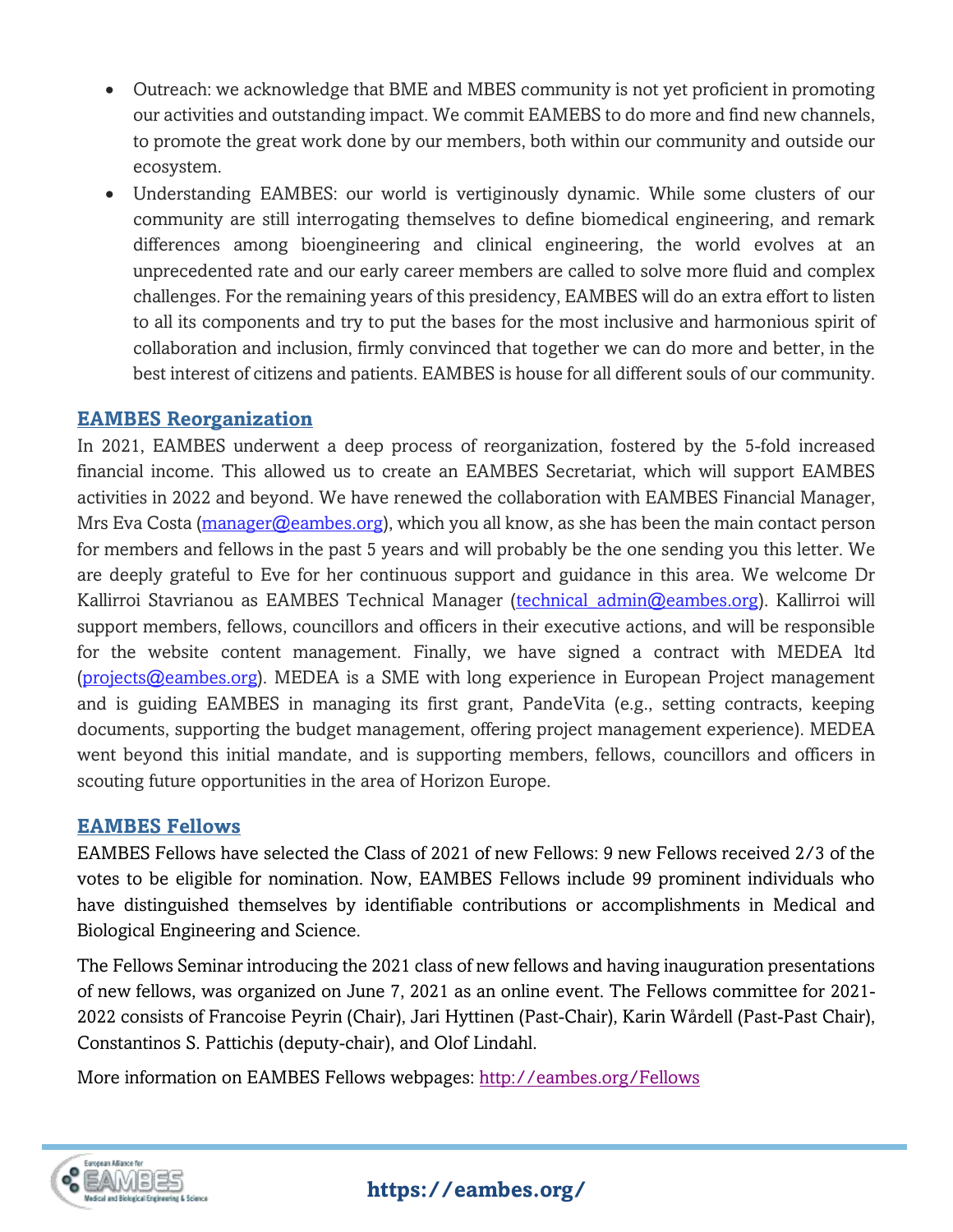#### **EAMBES Journal**

In continuation with 2020, EAMBES had increased the collaboration with Elsevier Biomedical Signal Processing and Control (BSPC), which is the official journal of EAMBES. Prof Panayiotis (Panicos) Kyriacou, BSPC EiC and EAMBES Fellow, supported 4 early career scholars, Dr Davide Piaggio from the UK, Dr Carmelo De Maria from Italy, Eng. Philippa Ngaju Makobore from Uganda and Prof Sudesh Sivarasu from South Africa, in organizing the first **BSPC special issue on Biomedical and Clinical Engineering in Resource-limited Settings<sup>2</sup>** . Moreover, special issue on **Machine Intelligence in Biomedical Data Modelling, Processing, and Analysis<sup>3</sup> was organized by Prof. Ioanna** Chouvarda, Prof. Roberto Hornero, and Prof. Giuseppe Baselli, EAMBES Fellow. We are sure these will be the firsts of a long series of interesting projects that will see EAMBES and BSPC support fast growing new field of BME in EU and globally.

#### **PandeVITA EU H2020 project**

EAMBES for the first time has received EU funding as a full partner in the EU H2020 PandeVITA project. PandeVITA was awarded in response to the first H2020 calls for COVID-19 related projects. The project aims to enable knowledge transfer between society and science inside of the quadruple helix on the European level. With help of the PandeVITA, the consortium will create and execute an innovative evaluation concept based on different feedback categories to measure social awareness and acceptability of scientific recommendations and advice. Within this project, EAMBES will be responsible for dissemination and exploitation activities, bridging the user community with relevant policymakers, including the European Parliament and the World Health Organization (WHO). EAMBES contribution to the project will mainly be in the dissemination of the project activities and in selecting the most relevant use cases that may help promoting successful stories of positive collaborations among scientists and other society components in response to the COVID-19 pandemic.

#### **Outstanding exemplar of biomedical engineering impact and civil services**

We are proud of listing in this new section some examples of contributions that members of our biomedical engineering community members, bioengineers and clinical engineers, have been giving in 2021, also in response to COVID-19. We know this list is not and exhaustive one, and we are sure we did miss some outstanding contributions. Forgive us for that. However, we hope this can be an incipit for a periodic collection of successful stories, becoming also a new session on our website, that may inspire other members and re-define the idea of BME in Europe and globally.

• Professor Maria Chiara **Carrozza** (Italy, GNB), one of the EAMBES Fellows, in 2021 was appointed as President of the Italian National Research Council (CNR), the Italian main research body, with 88 institutes in all disciplines across the country, 8500 researchers, and a

<sup>&</sup>lt;sup>3</sup> [https://www.journals.elsevier.com/biomedical-signal-processing-and-control/call-for-papers/call-for-papers-machine](https://www.journals.elsevier.com/biomedical-signal-processing-and-control/call-for-papers/call-for-papers-machine-intelligence-in-biomedical-data-modelling-processing-and-analysis)[intelligence-in-biomedical-data-modelling-processing-and-analysis](https://www.journals.elsevier.com/biomedical-signal-processing-and-control/call-for-papers/call-for-papers-machine-intelligence-in-biomedical-data-modelling-processing-and-analysis)



<sup>2</sup> [https://www.journals.elsevier.com/biomedical-signal-processing-and-control/call-for-papers/call-for-papers-biomedical](https://www.journals.elsevier.com/biomedical-signal-processing-and-control/call-for-papers/call-for-papers-biomedical-and-clinical-engineering-in-resource-limited-settings)[and-clinical-engineering-in-resource-limited-settings](https://www.journals.elsevier.com/biomedical-signal-processing-and-control/call-for-papers/call-for-papers-biomedical-and-clinical-engineering-in-resource-limited-settings)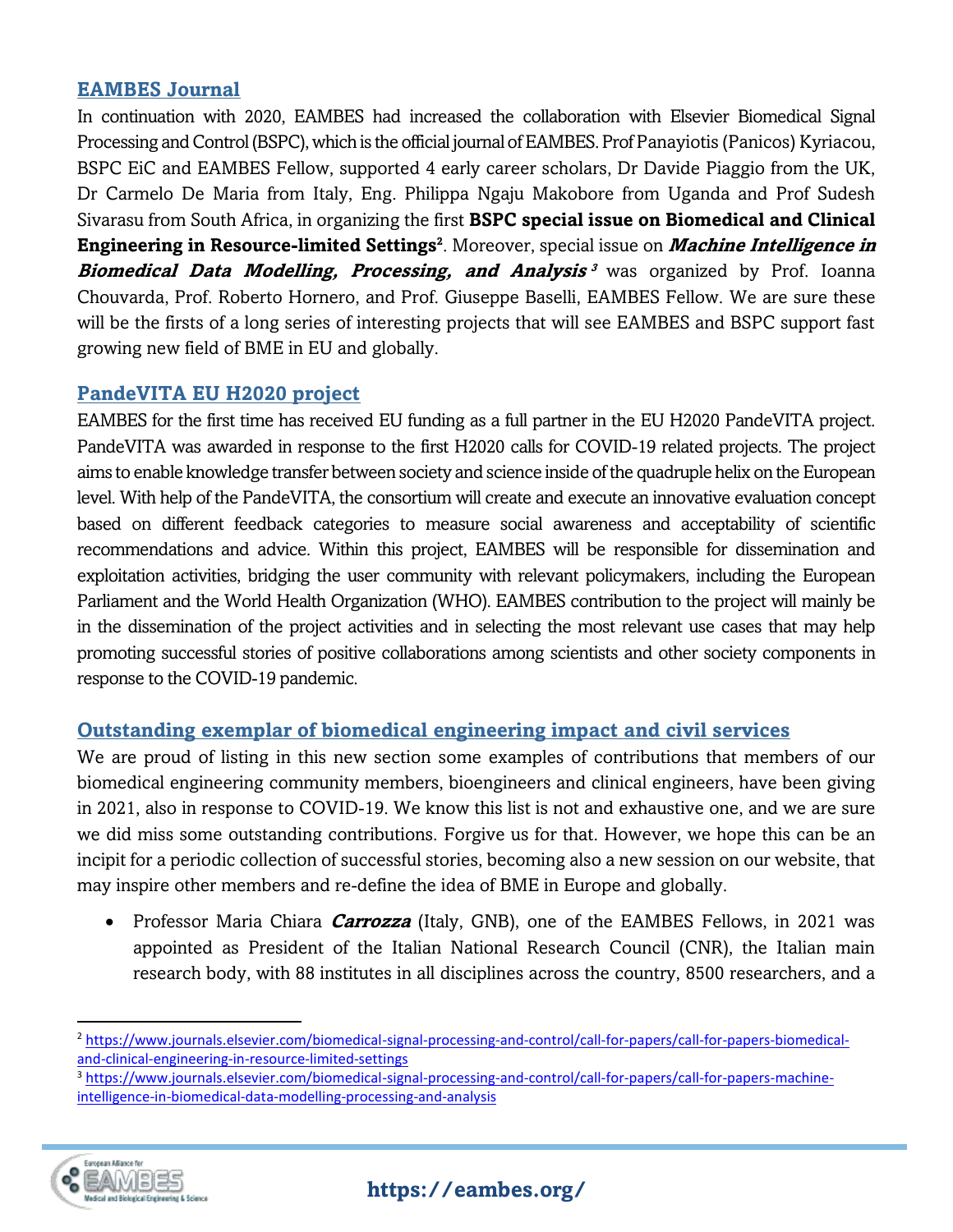€ 900 million budget. Prof Carrozza is a world leading expert of biorobotics, biomechatronics, neuro-engineering, and rehabilitation, and former Italian Minister of Education, Universities and Research. Maria Chiara is the first woman to hold this prestigious position since the CNR was founded in 1923.

- Prof Magdalena **Stoeva** (Bulgaria, BG SBPE), current Treasurer of the IUPESM, is the Editor in Chief of Springer Health and Technology (HEAL) journal (the official Journal of IUPESM) has been strongly leading the creation and the growth of the HEAL topical collection on COVID-19. This collection provided a nice overview of BME contributions to the COVID-19 response, with a clear focus on LMICs.
- Dr Kallirroi **Stavrianou** (Greece, ELEVIT and IFMBE CED), current Technical Manager of EAMBES, has been proactively supporting the collaboration among WHO and the IFMBE CED during the COVID-19 pandemic. Since the earlier months of 2020, this included the organization of a series of webinars for sharing knowledge and successful stories among Clinical Engineers from countries affected in different measures from the pandemic (e.g., CPAP-BiPAP, mechanical ventilators, masks and other PPE, oxygen systems, decontamination and disinfection methods and tools). More than 20 webinars were organised involving more than 100 speakers from 50+ countries and reaching few hinders of attendees worldwide.
- Stefano **Bergamasco** (Italy, AIIC), Former AIIC VP, has been one of the leading medical device Consultants for the WHO, supporting the organization of the regulatory prequalification procedure for both COVID-19 response and for MeDevIS (Priority Medical Devices Information System) is an open access WHO electronic database of Medical Devices. Stefano work was essential also for the preparation of the MeDevIS.
- Maurice **Page** (France, AFIB) has been supporting the WHO in many ways, as he does since many years now. Maurice was a proactive member of the working group on medical device nomenclature, reviewing and supporting the translation in French languages of a number of technical guides.
- Professor Dan **Clark** (UK, IPEM), Former IPEM VP International and Head of Clinical Engineering at Nottingham University Hospitals (NUS), has been awarded with an Officer of **the Order of the British Empire** (OBE) by Her Majesty the Queen, in the New Year 2021 Honours List, for services to Clinical Engineering, particularly during COVID-19. Prof Dan Clark led NUH's response to the Covid-19 equipping need locally, but also led nationally, on behalf of IPEM, working with the Cabinet Office, the RAF, NHS E&I and the DHSC to establish a national technical due diligence team evaluating non-standard ventilators and infusion devices brought in rapidly to support the NHS Covid-19 patient surge.
- Professor Mario Forjaz **Secca** (Portugal and Mozambique, IFMBE), former IFMBE Council of Society Chair for Europe, has been serving as WHO Consultant for the creation of the MeDevIS Database architecture, and as working group member for the preparation of Priority medical devices list for the COVID-19 response and associated technical specifications.

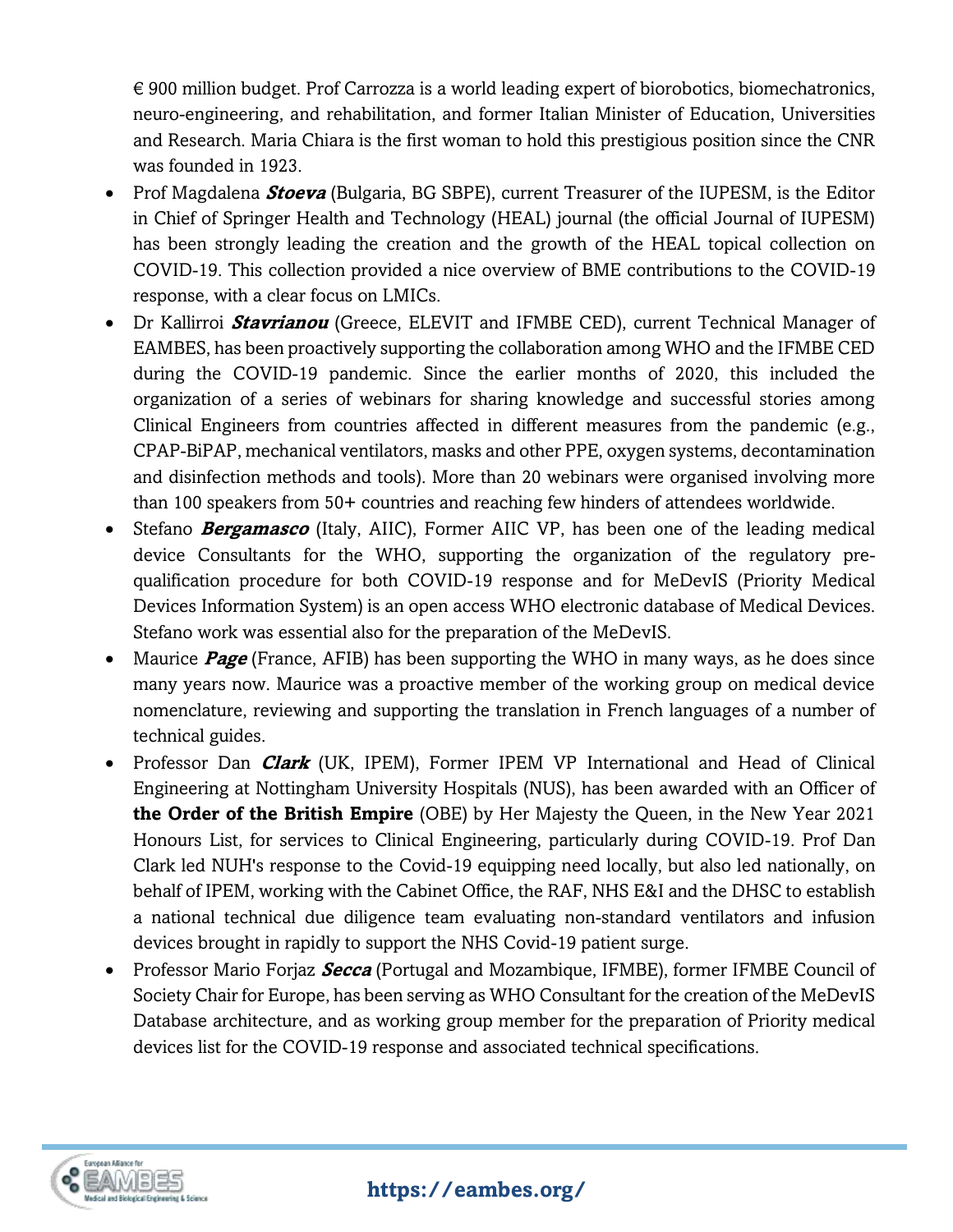Also, the EAMBES President, Professor Leandro **Pecchia** (UK, IPEM; Italy, AIIBM) since December 2020 spent most of his Sabbatical working for the World Health Organization (WHO) headquarter, as Innovation Manager for the **Blueprint and COVID programme**. This is the WHO program coordinating the effort of hundreds top-leading international scholars in performing cutting-edge research and innovation projects targeting knowledge gaps in the area of healthcare technology. Prof Pecchia focused in particular in R&D projects for medical devices and personal protective equipment (PPE), supporting the WHO Infection and Prevention Control (IPC) and Emergency Units in drafting, reviewing and publishing several technical guidance documents for COVID-19. In December 2021, the Italian Minister of Health appointed Prof Leandro Pecchia as one of the three medical device experts of the Technical and Clinical Committee of the Italian Ministry of Health (MoH).

Those are just few examples of the real impact that EAMBES members have been achieving in the past few years, and during the difficult months of this pandemic. This is also a proxy for the wide recognition that biomedical engineering is reaching in Europe and Internationally, as discipline and as essential profession.

#### **Other EAMBES activities during the last year**

Due to the COVID-19 pandemic, most of the EAMBES activities were arranged as virtual. **EAMBES Council** had three online meetings in 2021. The **EAMBES General Assembly** was held as an online meeting on March 15, 2021.

EAMBES General Council has pre-approved the new **Articles of Association** and the **Internal rules**, substituting the current Constitution and Bylaws. The updated documents will be proceeded to the Belgian authorities in near future.

The **Policy Affairs Working Group (PAWG)** was revamped, and has established new relations with the European Parliament. Our first meeting with European Parliament Members was scheduled for January 2022, aiming at restoring the European Parliament Interest Group on Biomedical Engineering (EPIG BME) and organise the next EAMEBS events in the European Parliament in the coming 6 months, focusing on crucial topics such as neglected areas of research (e.g., PPE), AI and the European digital data space.

EAMBES **Task Force on Regulatory Affairs**, chaired by Prof. Thomas Schmitz-Rode and Prof. Almir Badnjevic, is analyzing the MDR implications on medical device R&D and the role of EAMBES in order to optimize our impact on the way of implementation of new MDR and design of the transition phase.

EAMBES established **Task Force for Medical Device Nomenclature**, chaired by Professor Nicolas Pallikarakis. This Task Force was supposed to start its activities with an in-person kick-off meeting in April 2020. Unfortunately, the COVID-19 first waive resulted in cancelling this meeting for safety reasons. The Task force had the first virtual meeting in December 2020 to plan 2021 activities, also in light of the renewed collaborations with the European Parliament and with the WHO.

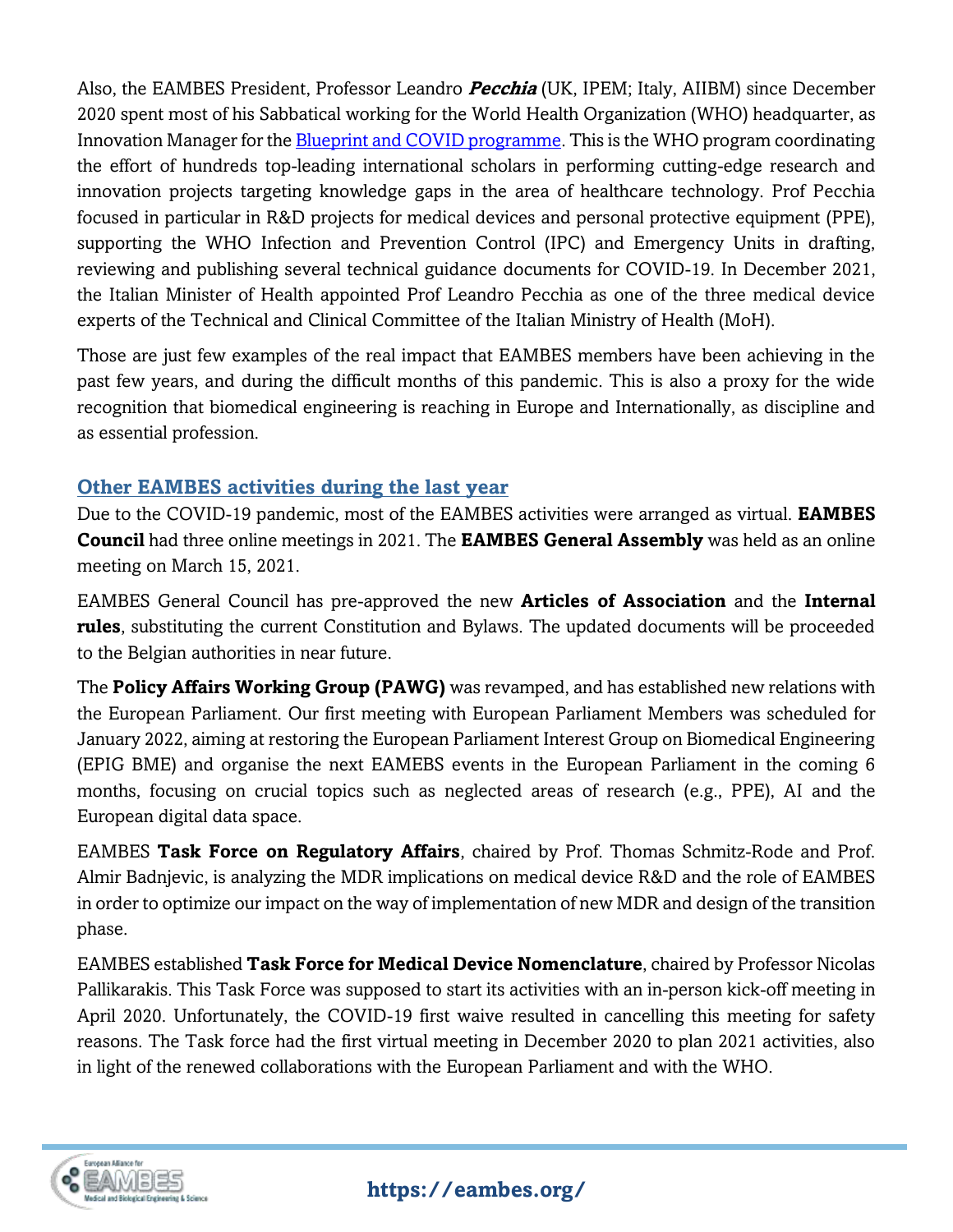As demonstrated by the PandeVita project, EAMBES is a proactive member of European projects. We believe it is an unprecedented opportunity to have EAMBES as a European level alliance involved in upcoming European projects.

EAMBES is an active member of **Health First Europe (HFE).** HFE is a non-profit, non-commercial alliance of patients, healthcare workers, academics, healthcare experts and the medical technology industry. HFE is joining forces to transform health care through innovative solutions. EAMBES has been contributed e.g. in the initiative *Health workforce for the future* and *Digital technologies to* innovative healthcare. [http://healthfirsteurope.eu/.](http://healthfirsteurope.eu/)

Prof. Jämsä, President of EAMBES, is also Chair of the **IFMBE Council of Societies** Europe-Africa Regional Group. EAMBES and IFMBE have actively worked jointly in promoting BME in Europe and worldwide as well as scheduling of future regional conferences. IFMBE Council of Societies has collected best practices in Biomedical Engineering, in the fields of Ethics, Gender, Young Investigators, and Low and Middle Income Settings.

The **EMBEC trademark** and rights are owned by EAMBES. Please consider the opportunity to apply for organizing the upcoming EMBEC Conferences and other regional conferences.

#### **EAMBES website**

The EAMBES new web site [www.eambes.org](http://www.eambes.org/) was launched in 2020. It will allow to offer better services to our community, including profiling various relevant events endorsed by EAMBES. We have appointed a new technical manager, Dr Kallirroi Stravrianou, which will continually updated all the website session (e.g., news, policy documents, event announcements etc.). Also, the website creates a forum where all members can inform BME educational programs across Europe. If you have any relevant programmes (Undergraduate or Postgraduate) that you wish them to feature in our web site, please let us know.

#### **European BME conferences**

Due to COVID19, the IUPESM World Congress of biomedical engineering and medical physics was moved from the 2021 to the 2022 and will be held now as hybrid event in Singapore (11-17 June 2022, [link](https://wc2022.org/)). Accordingly, also the following IUPESM world congress has been delayed of one year and will be held in Adelaide in 2025. In order to avoid overlapping with the world congresses, all the regional conferences of the IFMBE and IOMP have been deferred of one year, following the spirit of collaboration that characterize our global community of BME and medical physicists. In alignment with our partner global organizations, also the European conferences will be deferred of one year: the XVI Mediterranean Conference on Medical and Biological Engineering and Computing (MEDICON) will be organised in Bosnia and Herzegovina in 2023 (not in 2022 as originally scheduled); the Nordic-Baltic Conference on Biomedical Engineering and Medical Physics (NCB) will be held in Latvia in 2023; the European Medical and Biological Engineering Conference (EMBEC) will be held in 2024, we hope in Slovenia, where it was supposed to run in 2020, before being cancelled due to COVID-19.

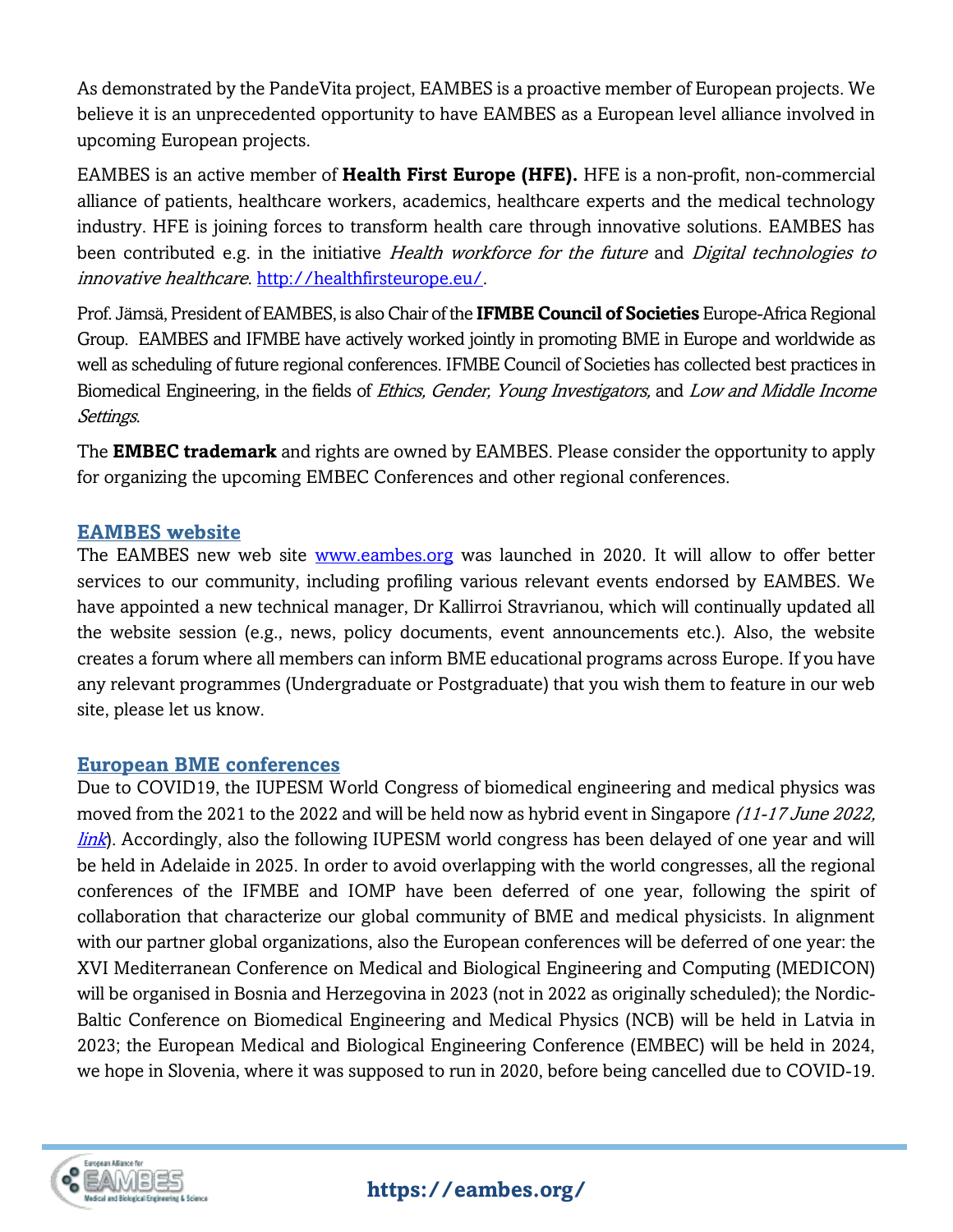#### **EAMBES General Assembly 2022**

The General Assembly of EAMBES will be held on March 14, 2022, as hybrid meeting. A separate invitation will be sent to the delegates. The location for those willing to attend in person will be decide in the coming weeks.

#### **Social media**

Please follow EAMBES in twitter at **[@EAMBES\\_org](https://twitter.com/EAMBES_org)**



Any Crisis magnifies qualities of each and every individual and organization. An alive community of proactive scholars, practitioner and good citizens finds new ways to serve their local community, as well as European and international institutions, leveraging on their talents and inspiring their collaborators and peers to do more and better. This is probably just a way to find our equilibrium in those difficult times.

In the end, also in this second year of pandemic, EAMBES had another very active year, achieving new important milestones and continuing the growth initiated with the former 4 Presidents. The creation of an articulated Secretariat, which will support EAMBES in many ways, the awarding of the first EU grant, which increased significantly EAMBES financial incomes, the revamping of the PAWG that is working with the European Parliament to re-establish the BME interest group, would have not been possible without a community of great individuals and friends, which gave their time tireless and generously.

The way we have been working in 2021 was significantly affected by limitation in travels, but this has not bended the spirit with which we have carried on EAMBES activities. This was another year of growth, probably because this is a historic moment in which we all feel a growing need to be proactive members of a strong community. This was not easy, because also our personal and professional lives underwent significant challenges, therefore let's thank once again each and every of you for the contributions you gave, no matter in which form. Sometime, just an email or message of feedback gave use renewed energies.



In 2022, we will continue to foster and lead EAMBES growth, in the hope this can inspire more colleagues to dedicate part of their time to our international community, in the best interest of EU patients and citizens.

One of our goals, probably the primary one, will be to growth the next generation of EU leaders in our field. We hope more early career scholars, and especially those that are still underrepresented in our community, can find EAMBES 2021 activities inspiring and renew their interest for our community.

If I should finde one issue, in our 2021 activities, is probably tha fact that we failed to communicate those activities to within and out of our community. We